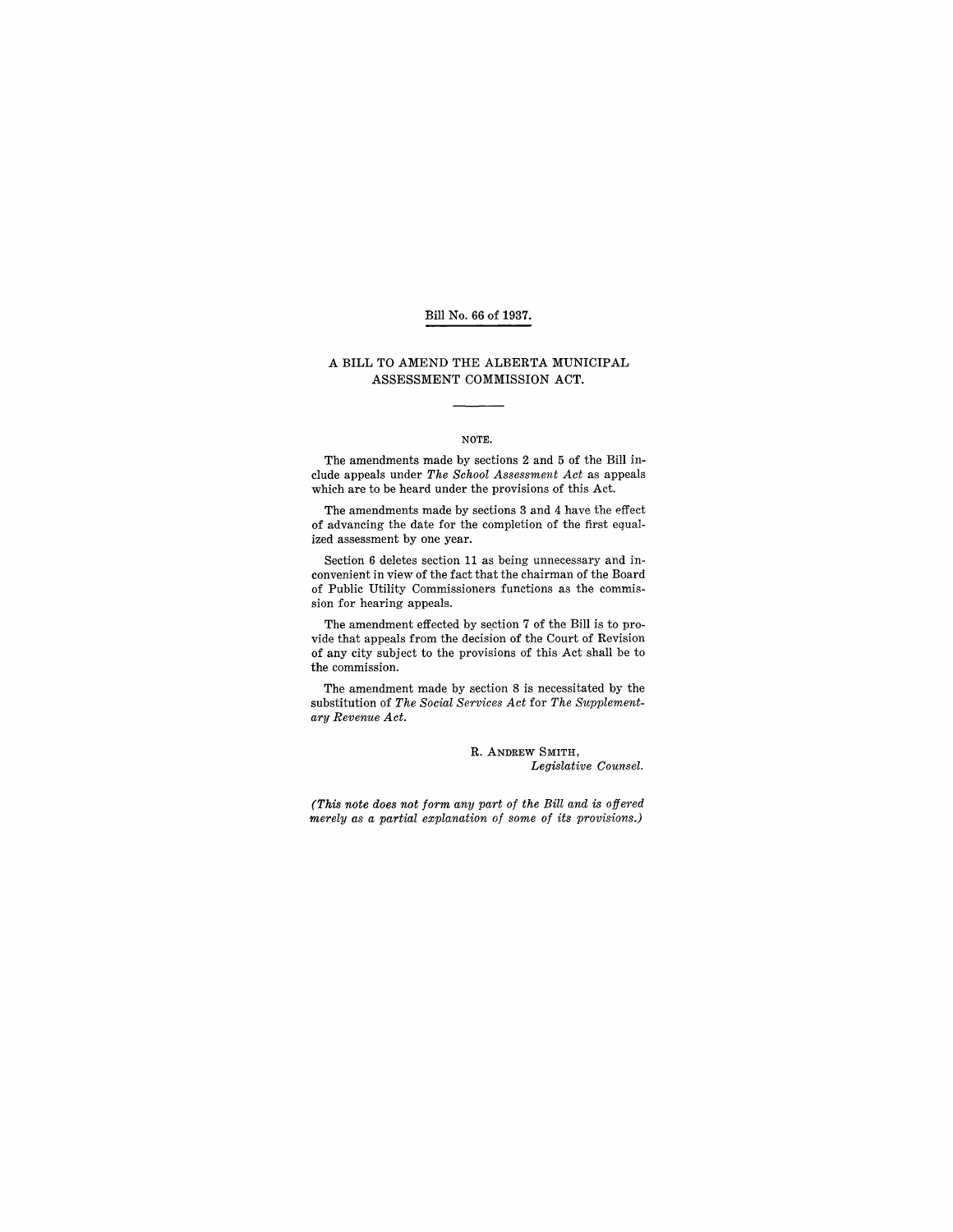# **BILL**

## No. 66 of 1937.

#### An Act to amend The Alberta Municipal Assessment Commission Act.

### *(Assented to* , 1937.)

**HIS MAJESTY, by and with the advice and consent of** the Legislative Assembly of the Province of Alberta, enacts as follows:

**1.** This Act may be cited as *"The Alberta Municipal Assessment Commission Act Amendment Act, 1937."* 

**2.** The Alberta Municipal Assessment Commission Act, being chapter 63 of the Statutes of Alberta, 1935, is hereby amended as to section 4 by striking out the words "The Municipal District Act" where the same occur therei *Act* and *The School Assessment Act, 1931".* 

**3.** The said Act is further amended as to section 7 there-

- of,— $\left($ a) by striking out the figures "1937" where the same (a) by striking out the figures "1937" where the same occur in subsection (1) thereof and by substituting therefor the figures "1938" ; and
	- (b) by striking out the figures "1938" where the same occur in subsection (3) and substituting therefor the figures "1939".

**4.** The said Act is further amended as to section 8 there $of,-$ 

- (a) by striking out the figures "1937" where the same occur in subsection (1) and by substituting therefor  $\frac{1}{100}$ . the figures "1938";<br>(b) by striking out the figures "1938" where the same
- (b) by striking out the figures "1938" where the same occur in subsection (4) and by substituting there-for the figures "1939".

**5.** The said Act is further amended as to section 9 by striking out the words *"The Municipal District Act"* where the same occur therein and by substituting therefor the words *"The Municipal District Act* and *The School Assessment Act, 1931".* 

**6.** The said Act is further amended as to section 11 by striking out the same.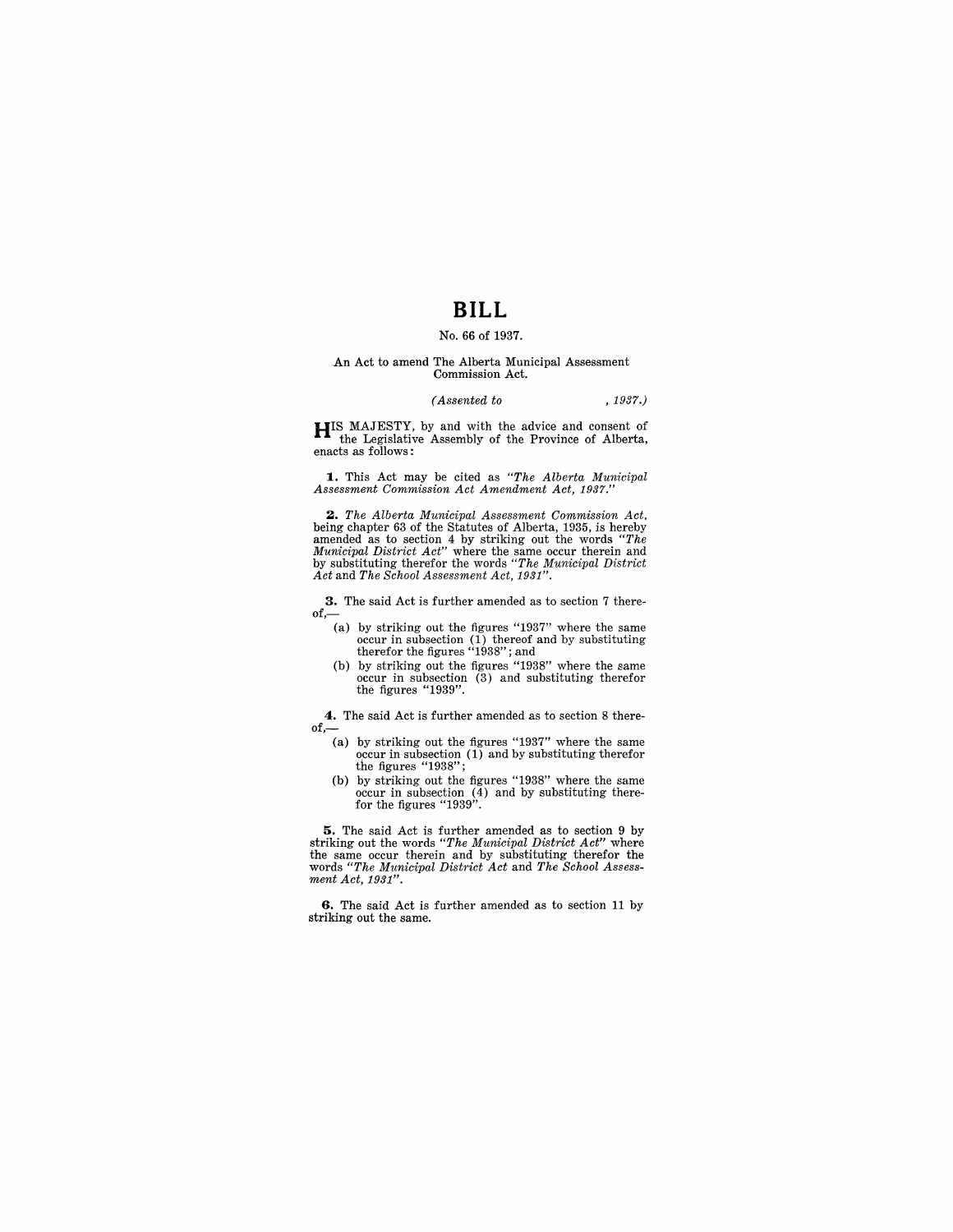7. The said Act is further amended as to section 20 by striking out the same and by substituting therefor the following:

" $20$ .-(1) There shall be an appeal to the Commission from,-

" $(a)$  all orders of the director made upon appeals from

assessments;<br>
"(b) all orders of the director made in relation to the<br>
equalization of assessments from any municipality;<br>
"(c) all assessments made by the director; and<br>
"(d) the decision of the Court of Revision of any

subject to the provisions of this Act. "(2) Before any appeal is heard pursuant to this section other than an appeal from an order of the director in rela-tion to the equalization of assessments, there shall be de-

posited with the commission the sum of three dollars in respect of each parcel or building or improvement to which the appeal relates, and in the event of the appeal being allowed, the sum so deposited shall be returned to the de-positor, otherwise the same shall be paid into and form part of the General Revenue Fund."

**8.** The said Act is further amended as to section 27 by striking out the words "*The Supplementary Revenue Act* but subject always to the provisions of subsection  $(4)$  of section 11 of that Act" and by substituting ther

**9.** This Act shall come into force on the day upon which it is assented to.

# 2